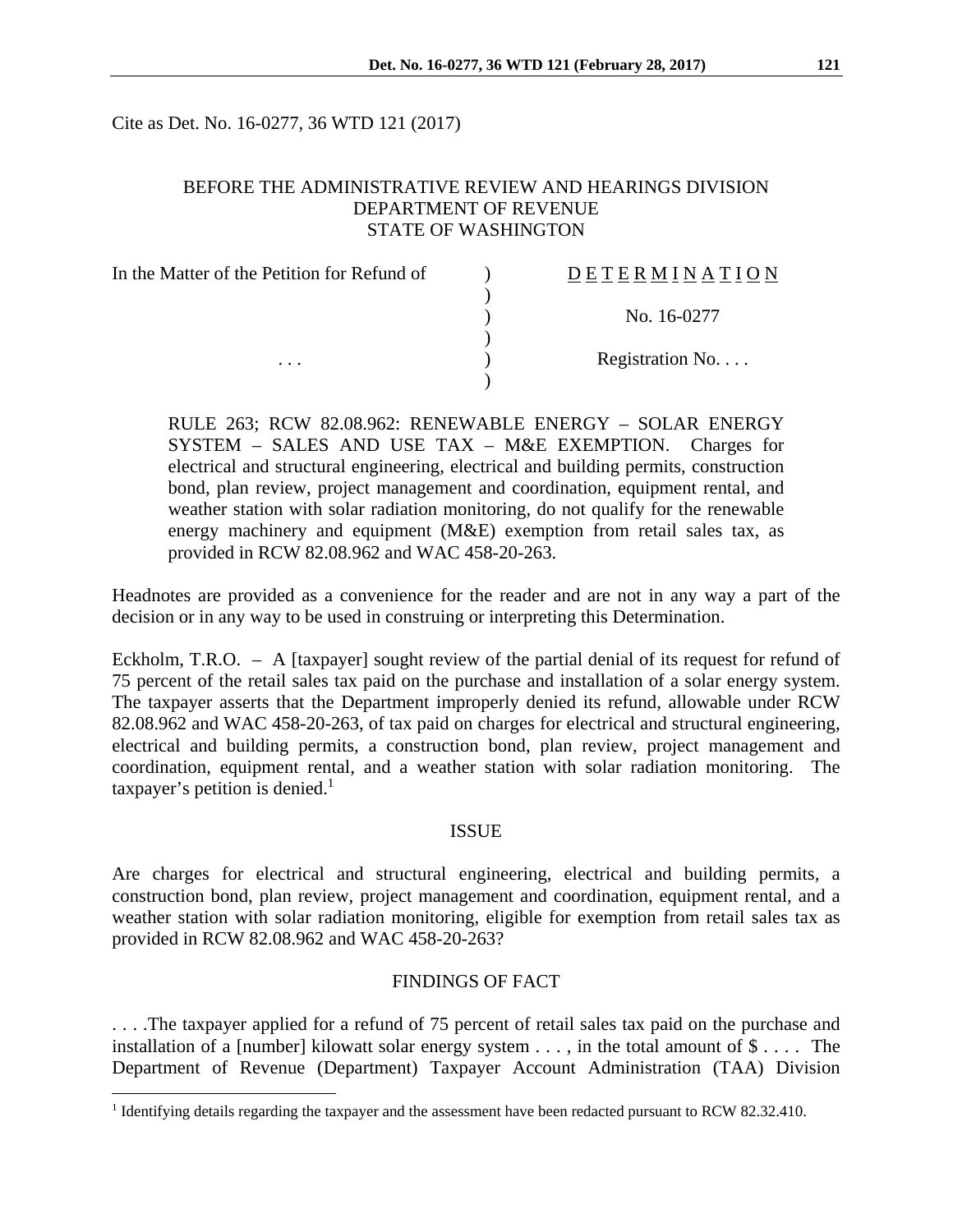granted the majority of the refund request and denied \$ . . . , representing sales tax paid on certain items that it determined did not qualify for refund under the renewable energy [M&E] exemption, according to RCW 82.08.962 and WAC 458-20-263. These items included electrical and structural engineering, electrical and building permits, construction bond, plan review, project management and coordination, equipment rental, weather station with solar radiation monitoring, and a roofing modification.

The taxpayer sought review of the refund denial except for tax associated with the roofing modification. The taxpayer asserted in its review petition that all of the denied installation items were included in the contractor's itemized schedule of values and were required to complete installation of the solar panels, which are qualified as M&E; therefore, these items represent "sales of or charges made for labor and services rendered in respect to installing such machinery and equipment," as provided in RCW 82.08.962(1)(a). The taxpayer also asserted that the weather station with solar monitoring was industry standard and qualified as M&E because it was integral to ensuring the proper operation of the solar energy system.

At the hearing, the taxpayer provided additional information about the project. The taxpayer indicated that the denied equipment rental charges were for rental of the forklifts to lift the solar panels to the roof for installation and rental of a safety barrier required by code while installation activities were in progress. The taxpayer also indicated that the denied storage costs were for rental of an onsite shipping storage container to protect the . . . solar panels during the installation period because all of the solar panels could not be installed in one day. The taxpayer conceded that the weather station with solar radiation monitoring may not be considered qualified M&E used directly in generating electricity via solar energy, but that it is integral and necessary to the operation of the solar energy system by monitoring the correct operation and efficiency of the electricity-producing solar panels, and that it is industry standard to be included in a solar energy system.

### ANALYSIS

All sales of tangible personal property to consumers in Washington are subject to retail sales tax unless a specific exemption applies. RCW 82.08.020; RCW 82.04.050. [A specific exemption, RCW 82.08.962, partially exempts] purchases of qualified M&E that is used directly in generating electricity using solar energy where the M&E is part of a solar energy system capable of generating at least 1000 watts of electricity, and certain charges incurred for installing the M&E . . ., as follows:

(1)(a) Except as provided in RCW 82.08.963, purchasers who have paid the tax imposed by RCW 82.08.020 on machinery and equipment used directly in generating electricity using fuel cells, wind, sun, biomass energy, tidal or wave energy, geothermal resources, anaerobic digestion, technology that converts otherwise lost energy from exhaust, or landfill gas as the principal source of power, <u>or to sales of or charges</u> made for labor and services rendered in respect to installing such machinery and equipment, are eligible for an exemption as provided in this section, but only if the purchaser develops with such machinery, equipment, and labor a facility capable of generating not less than one thousand watts of electricity.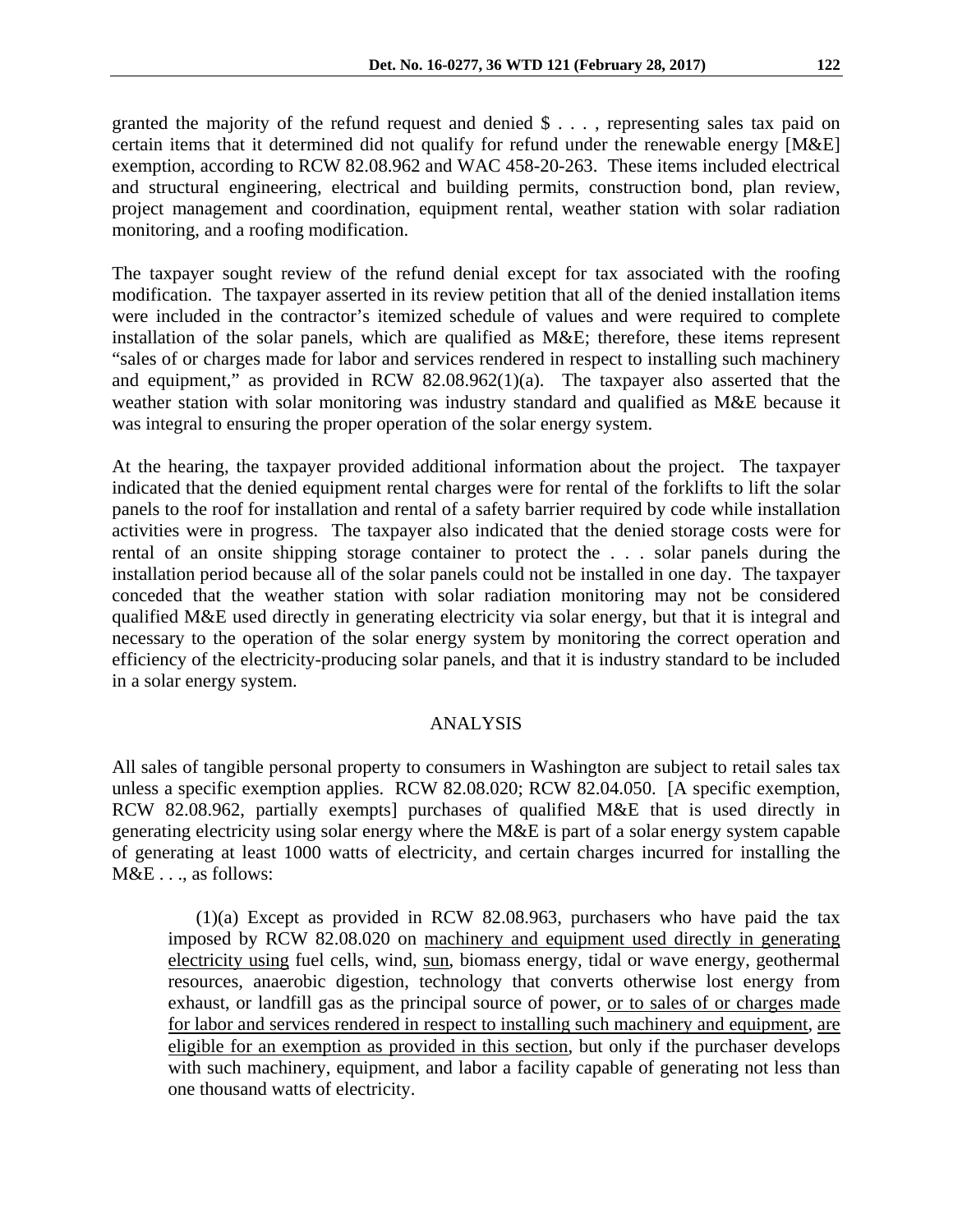. . . (c) Beginning on July 1, 2011, through January 1, 2020, the amount of the exemption under this subsection (1) is equal to seventy-five percent of the state and local sales tax paid. The purchaser is eligible for an exemption under this subsection (1)(c) in the form of a remittance.

 (4)(a) A purchaser claiming an exemption in the form of a remittance under subsection (1)(c) of this section must pay the tax imposed by RCW 82.08.020 and all applicable local sales taxes imposed under the authority of chapters 82.14 and 81.104 RCW. The purchaser may then apply to the department for remittance in a form and manner prescribed by the department.

. . .

. . .

RCW 82.08.962(1)(a), (c), (4)(a) (emphasis added). The corresponding use tax exemption is provided in RCW 82.12.962.

"Machinery and equipment" is defined in RCW 82.08.962(2), as follows:

(d)(i) "Machinery and equipment" means fixtures, devices, and support facilities that are integral and necessary to the generation of electricity using fuel cells, wind, sun, biomass energy, tidal or wave energy, geothermal resources, anaerobic digestion, technology that converts otherwise lost energy from exhaust, or landfill gas as the principal source of power.

(ii) "Machinery and equipment" does not include: (A) Hand-powered tools; (B) property with a useful life of less than one year; (C) repair parts required to restore machinery and equipment to normal working order; (D) replacement parts that do not increase productivity, improve efficiency, or extend the useful life of machinery and equipment; (E) buildings; or (F) building fixtures that are not integral and necessary to the generation of electricity that are permanently affixed to and become a physical part of a building.

RCW 82.08.962(2)(d) (emphasis added).

Tax exemptions are strictly construed in favor of application of the tax and against claiming the exemption, and the burden of proving entitlement to the exemption is on the taxpayer. *See Budget Rent-A-Car, Inc. v. Dep't of Revenue,* 81 Wn.2d 171, 174-75, 500 P.2d 764 (1972); Det. No. 05-0193, 25 WTD 143, 145 (2006); Det. No. 01-007, 20 WTD 214, 231 (2001).

The Department's rule applicable to the renewable energy M&E exemption, WAC 458-20-263 (Rule 263), describes exempt installation charges and includes examples of nonqualifying charges:

Installation charges. The exemptions from retail sales and use taxes addressed in this rule apply to installation charges for qualifying machinery and equipment, including charges for labor and services. There are no exemptions from retail sales and use taxes for charges for labor and services rendered in respect to constructing buildings or access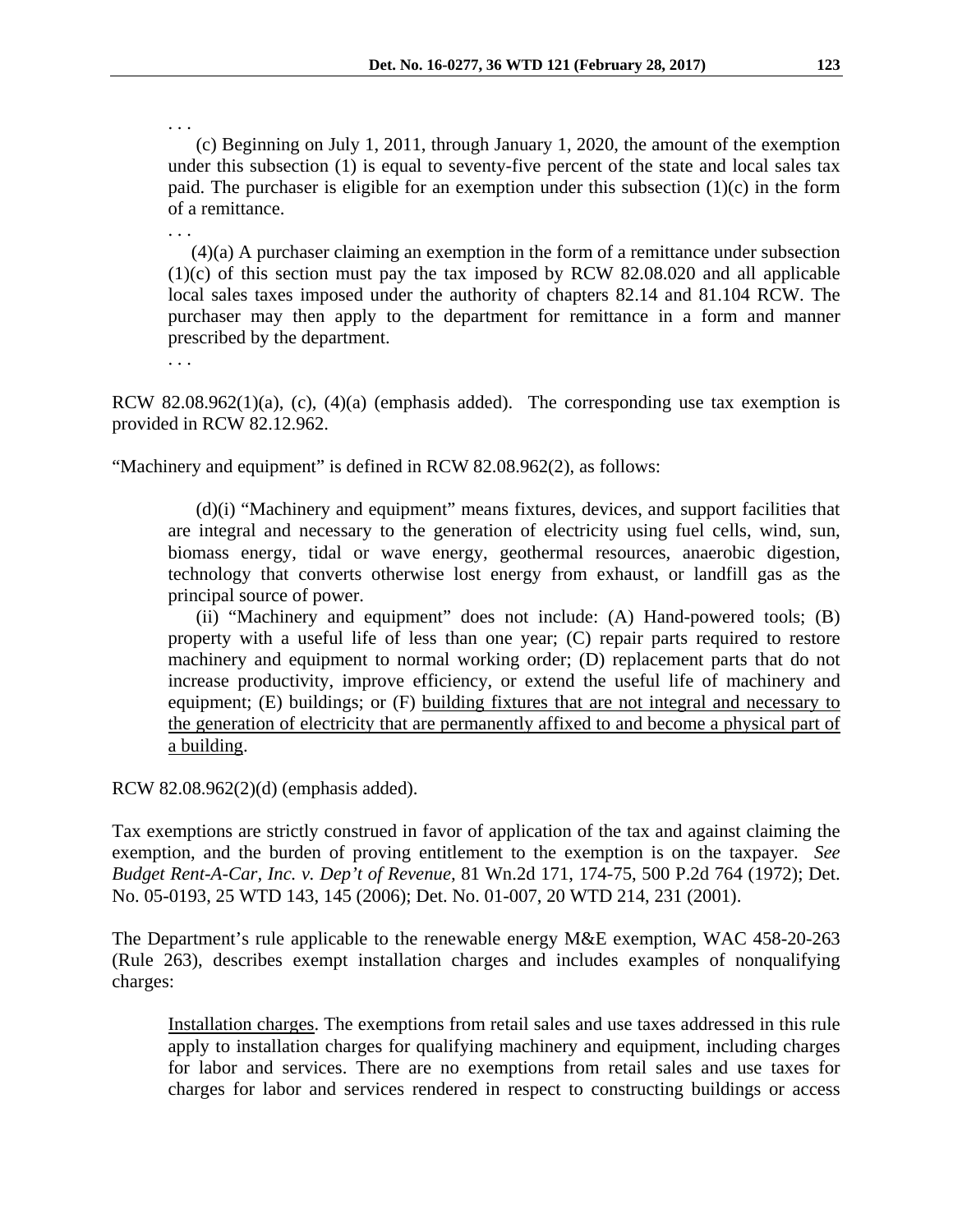roads that may be necessary to install or use qualifying machinery and equipment. Further, there are no exemptions from retail sales and use taxes paid with respect to tangible personal property, such as a crane or forklift, purchased or rented by the buyer, the contractor, or the installer to be used to install qualifying machinery and equipment. Further, there are no exemptions from retail sales and use taxes for services that were included in the construction contract for design, planning, studies, project management, or other charges not directly related to the actual labor for installing the qualifying machinery and equipment.

Rule 263(405) (emphasis added).

As set forth above, RCW 82.08.962(1)(a) exempts "sales of or charges made for labor and services rendered in respect to installing" M&E. In detailing the types of installation charges that are excluded from the renewable energy M&E exemption in Rule 263(405), the Department construed the exemption narrowly, as is appropriate for construing exemptions. *See Budget Rent-A-Car, Inc.,* 81 Wn.2d 171 at 174-75; *Tesoro Refining and Marketing Co. v. Dep't of Revenue*, 164 Wn.2d 310, 322, 190 P.3d 28 (2008) (the rules of statutory construction apply to agency regulations as well as statutes).

The taxpayer asserts that it qualifies for the renewable energy M&E exemption and allowable refund of retail sales tax paid on the charges for electrical and structural engineering, electrical and building permits, construction bond, plan review, project management and coordination, equipment rental, and weather station with solar radiation monitoring. In regards to the equipment rental charges, Rule 263(405) excludes such charges even if the equipment (including forklifts) is used for installing M&E because the equipment rental charges are not charges for labor or services rendered with respect to installing the M&E. TAA consistently applied Rule 263(405) in granting the taxpayer's request for refund of tax paid on the total installation labor charges, which would include charges for labor necessary to operate the forklifts or any other installation equipment, because the charges were directly related to the labor for installing the M&E and not simply for the rental of equipment. [*See* RCW 82.08.962(1)(a).]

Similarly, the TAA Division correctly applied Rule 263(405) in denying refund of tax paid on charges for electrical and structural engineering, electrical and building permits, construction bond, plan review, and project management. These charges are encompassed within Rule 263(405)'s exclusion of "services that were included in the construction contract for design, planning, studies, project management, or other charges not directly related to the actual labor for installing the qualifying machinery and equipment." These types of charges are for project activities that customarily occur prior to the beginning of actual construction and installation. The taxpayer has not shown how the charges for engineering, permitting and bonding, plan review, and project management, were for labor or services directly related to the actual installation of the qualifying M&E.

As to the weather monitoring station, the taxpayer appropriately recognized that this item may not qualify as M&E because it is not integral and necessary to the generation of solar sourced electricity. *See* RCW 82.08.962(2)(d). We recognize that the weather monitoring station is included in a solar energy system as industry standard and beneficial in monitoring the efficient